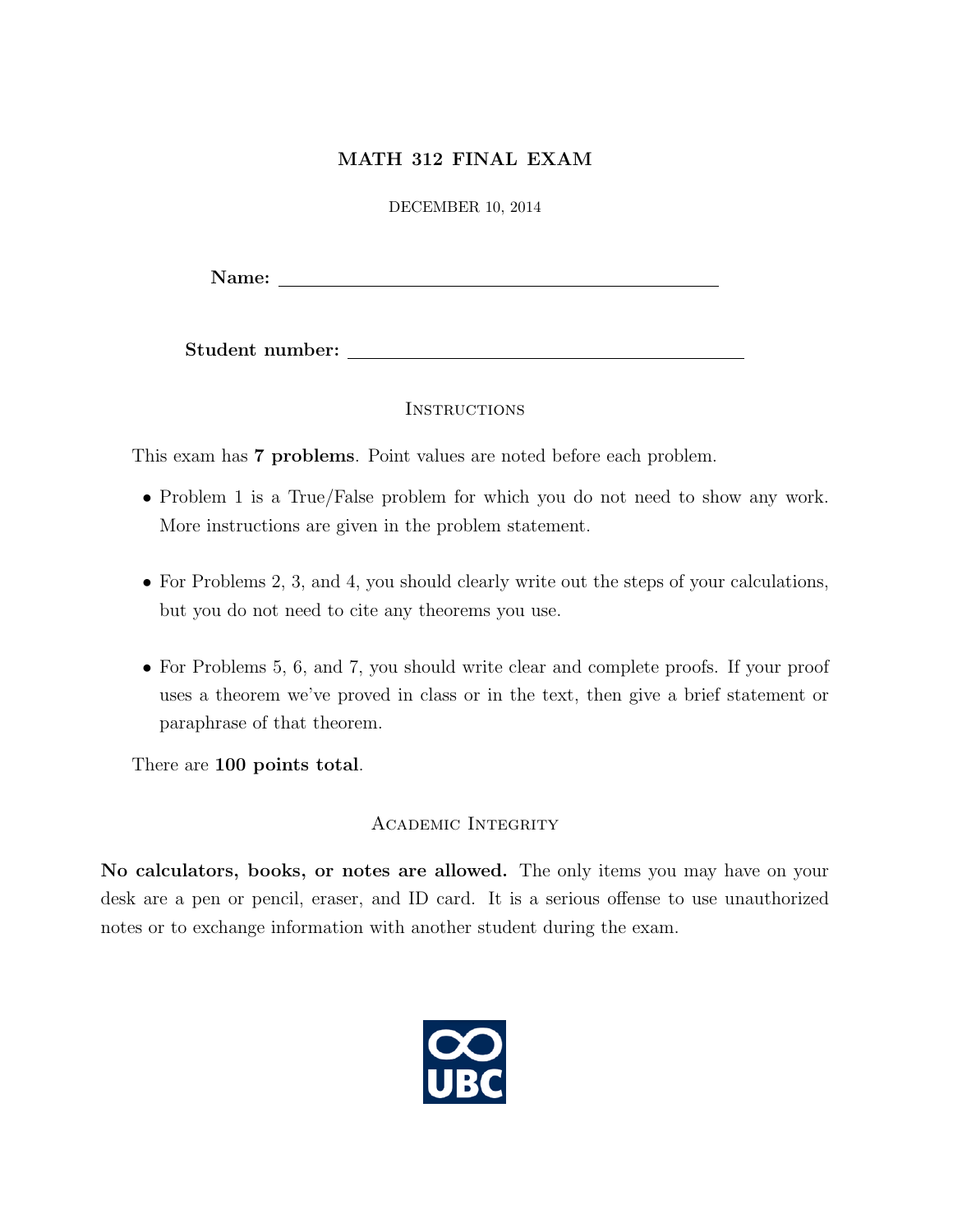#### Problem 1: 12 parts, 24 pts total

Mark each of the following twelve statements TRUE or FALSE. Mark a statement as TRUE if and only if it is true for all possible values of the unknowns; otherwise, mark it as FALSE. Each part is worth 2 points. You do not have to show any work, and no partial credit will be given.

(1a) There are exactly 12 primitive roots (mod 29) in any reduced residue system (mod 29).

TRUE FALSE

(1b) Let a, b, and c be integers, and let m be an integer greater than 1. If  $ac \equiv bc \pmod{m}$ , then  $a \equiv b \pmod{m}$ .

## TRUE FALSE

(1c) If you are told that  $142 = 2 \cdot 71$  and  $2^{71} \equiv 46 \pmod{143}$ , then you have enough information to conclude that 143 is composite.



(1d) The linear equation  $4x - 24y = 20$  has infinitely many integer solutions.

TRUE FALSE

(1e) The Diophantine equation  $x^2 + y^2 = 7$  has infinitely many integer solutions.

TRUE FALSE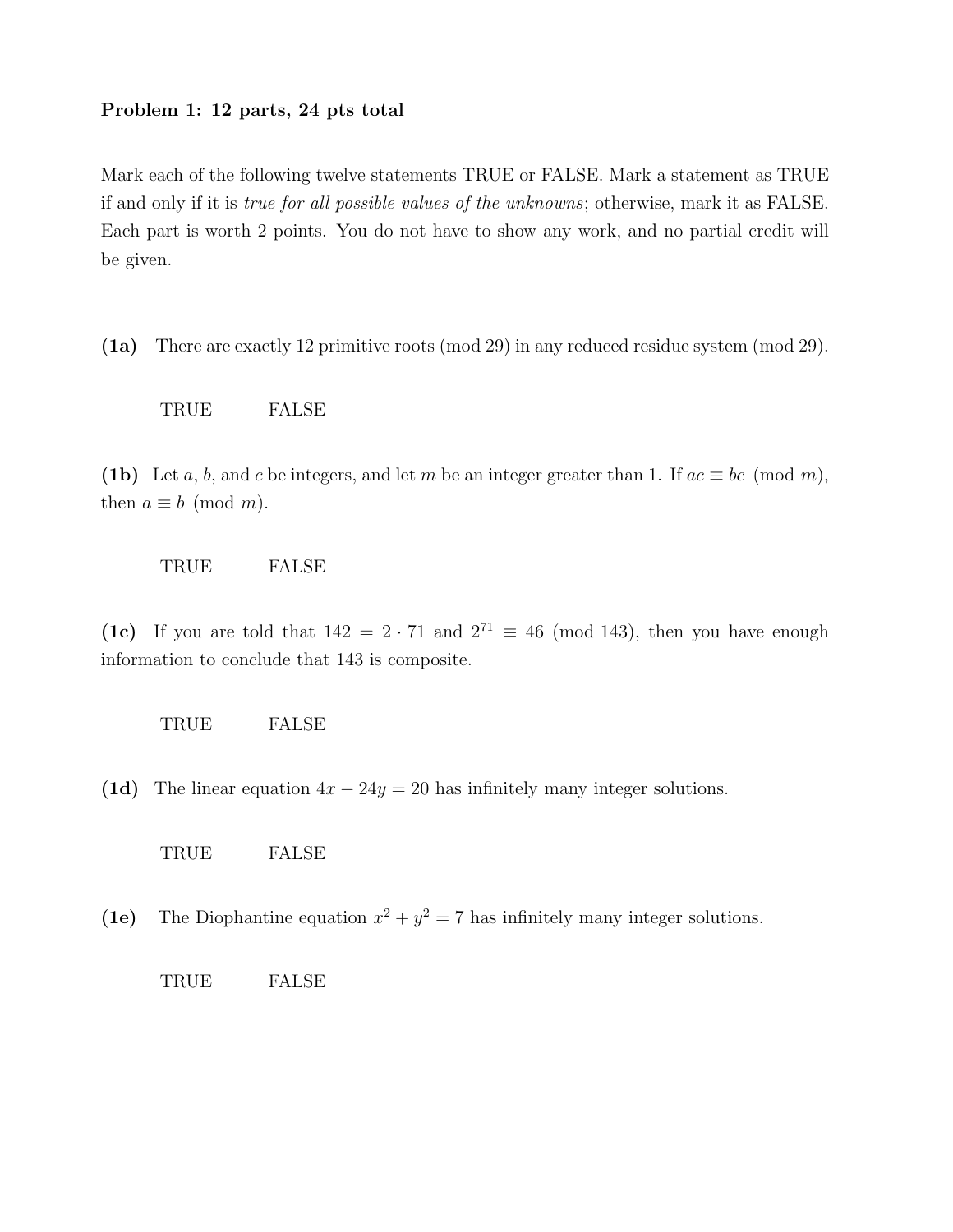(1f) The least positive residue of 22! (mod 23) is equal to 22.

TRUE FALSE

(1g) The linear congruence  $18x \equiv 9 \pmod{81}$  has exactly 3 solutions in the range  $\{0, \ldots, 80\}$ .

TRUE FALSE

(1h) There exists an odd prime p, greater than 5, such that 2, 5, and 10 are all quadratic nonresidues of  $p$ .

TRUE FALSE

(1i) The congruence  $x^2 \equiv 5 \pmod{19}$  has exactly two incongruent solutions.

TRUE FALSE

(1j) There exists an integer which has order 4 (mod 17).

TRUE FALSE

(1k) If Eve is able to compute the two prime factors of Bob's public RSA modulus, then Eve can efficiently compute Bob's private RSA key.

TRUE FALSE

(1 $\ell$ ) If  $f(x)$  is a polynomial of degree n with integer coefficients, and p and q are prime numbers such that  $p \neq q$ , then the congruence  $f(x) \equiv 0 \pmod{pq}$  has at most  $n^2$  incongruent solutions (mod  $pq$ ).

TRUE FALSE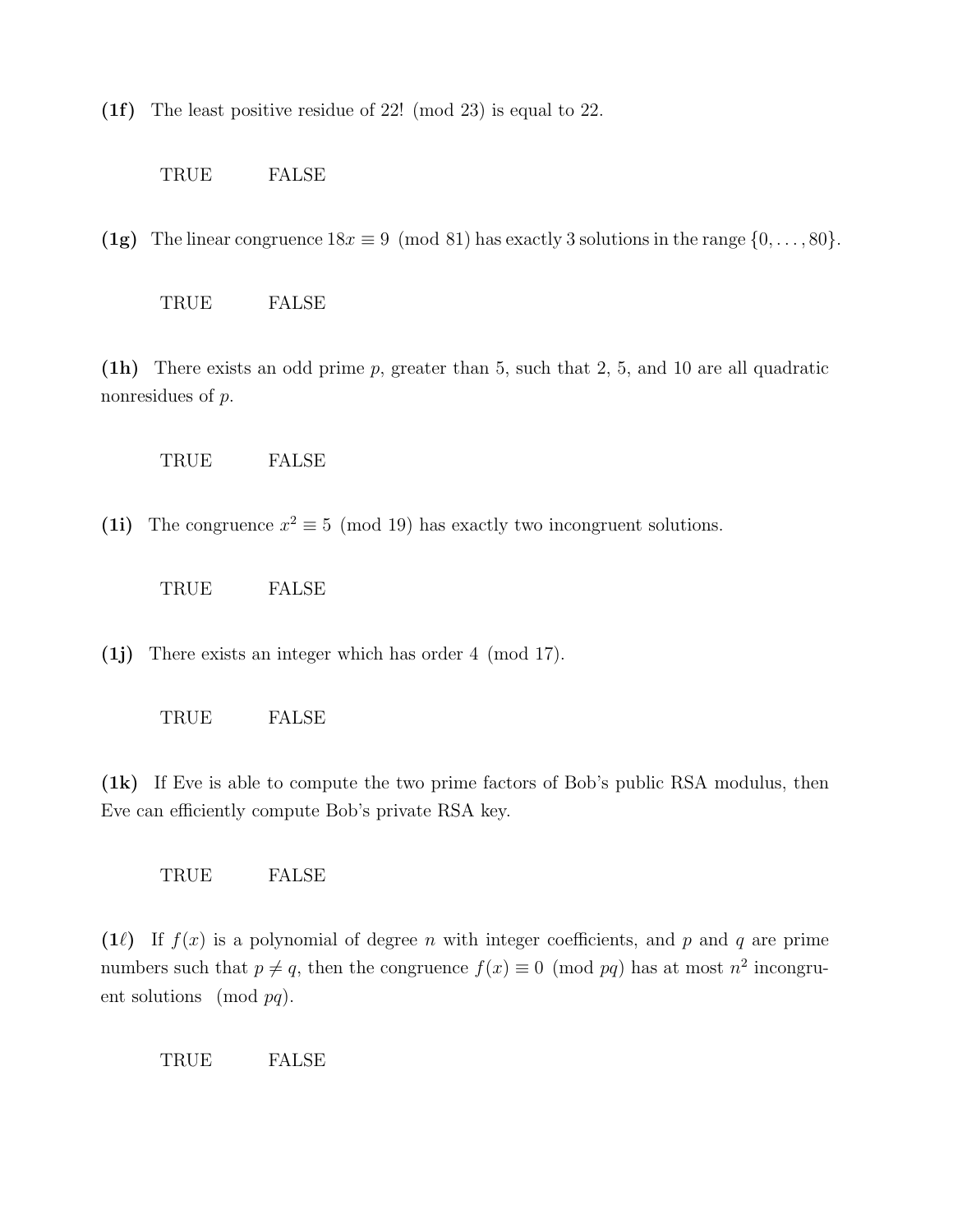# Problem 2: 3 parts, 15 pts total

(2a) (5 pts.) Find  $\text{ord}_{17}(2)$ .

(2b) (5 pts.) Show that 3 is a primitive root (mod 17).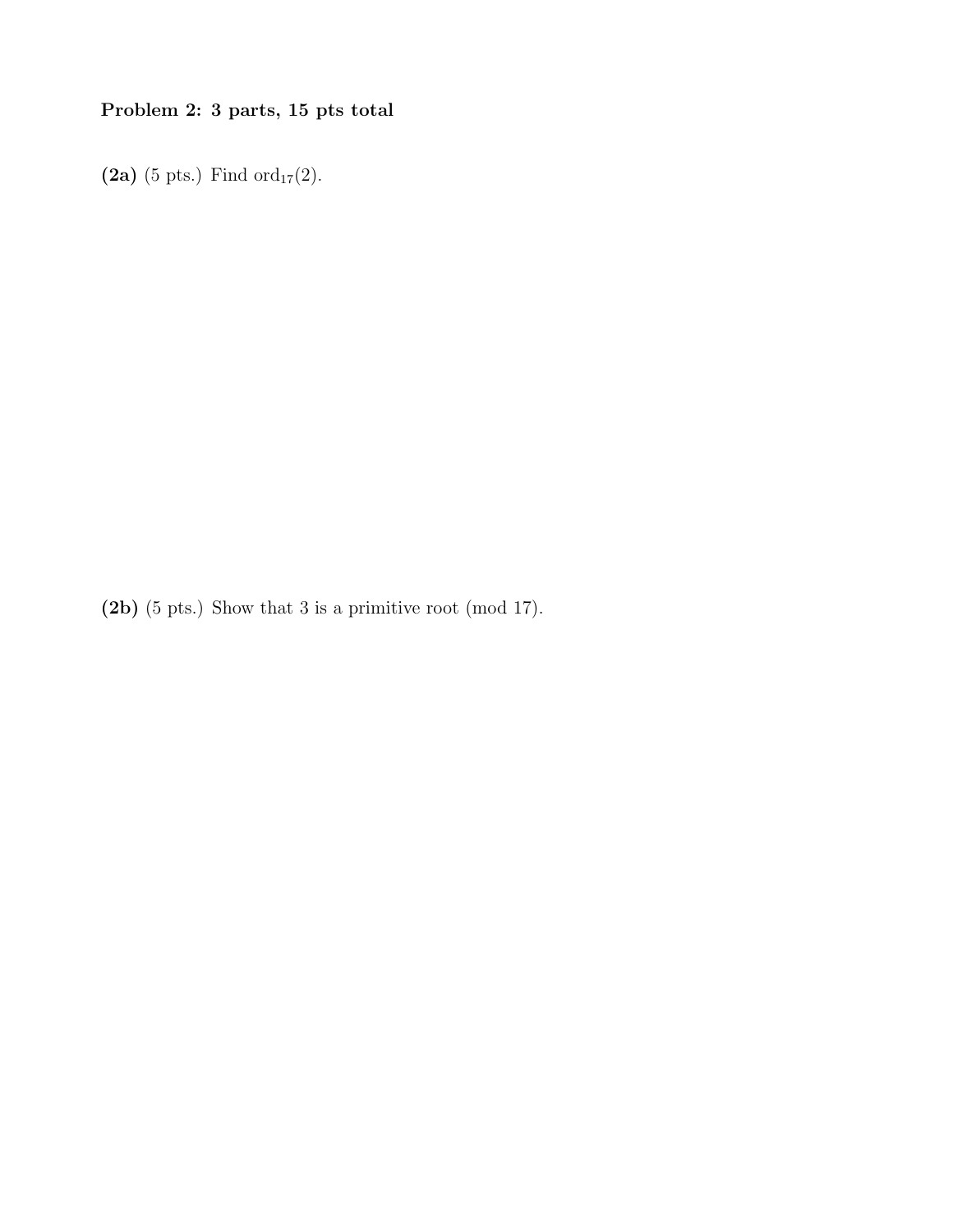(2c) (5 pts.) Use (2b) to determine which integers in the range  $\{1, \ldots, 16\}$  are quadratic residues of 17.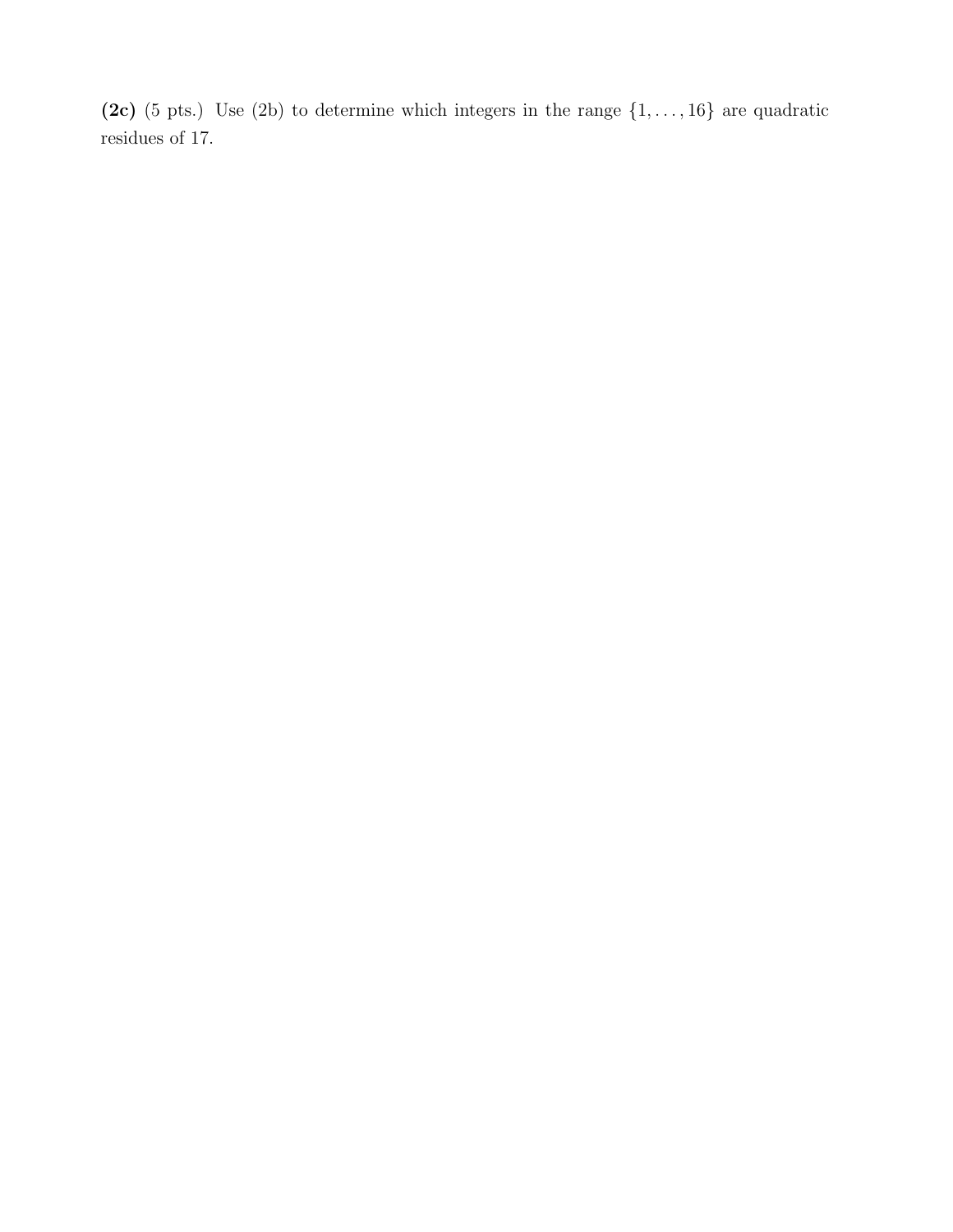# Problem 3: 2 parts, 16 pts total

(3a) (8 pts.) Find a complete set of incongruent solutions to  $x^2 \equiv 16 \pmod{21}$ .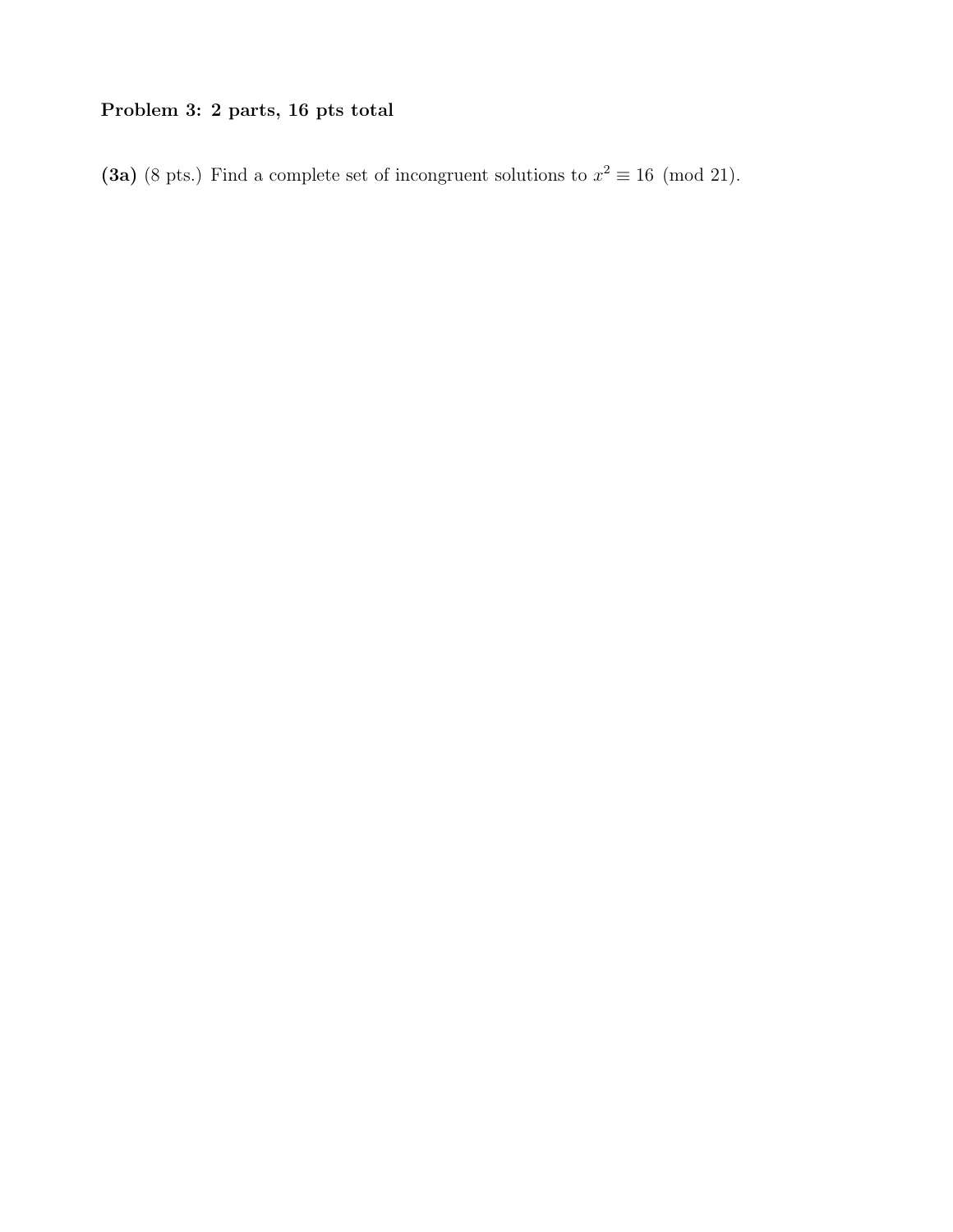(3b) (8 pts.) Suppose you are told the following two facts:

- 4429 =  $p \cdot q$ , where p and q are odd prime numbers and  $p \neq q$ .
- There are exactly four incongruent solutions to the congruence  $x^2 \equiv 1 \pmod{4429}$ , and the least positive residues of those four solutions are 1, 1031, 3398, and 4428.

Find  $p$  and  $q$ .

(Hint: if  $x^2 \equiv 1 \pmod{4429}$ , then what do you know about the congruence class of  $x^2$  $p$ ? What does this tell you about the congruence class of x  $p$ ?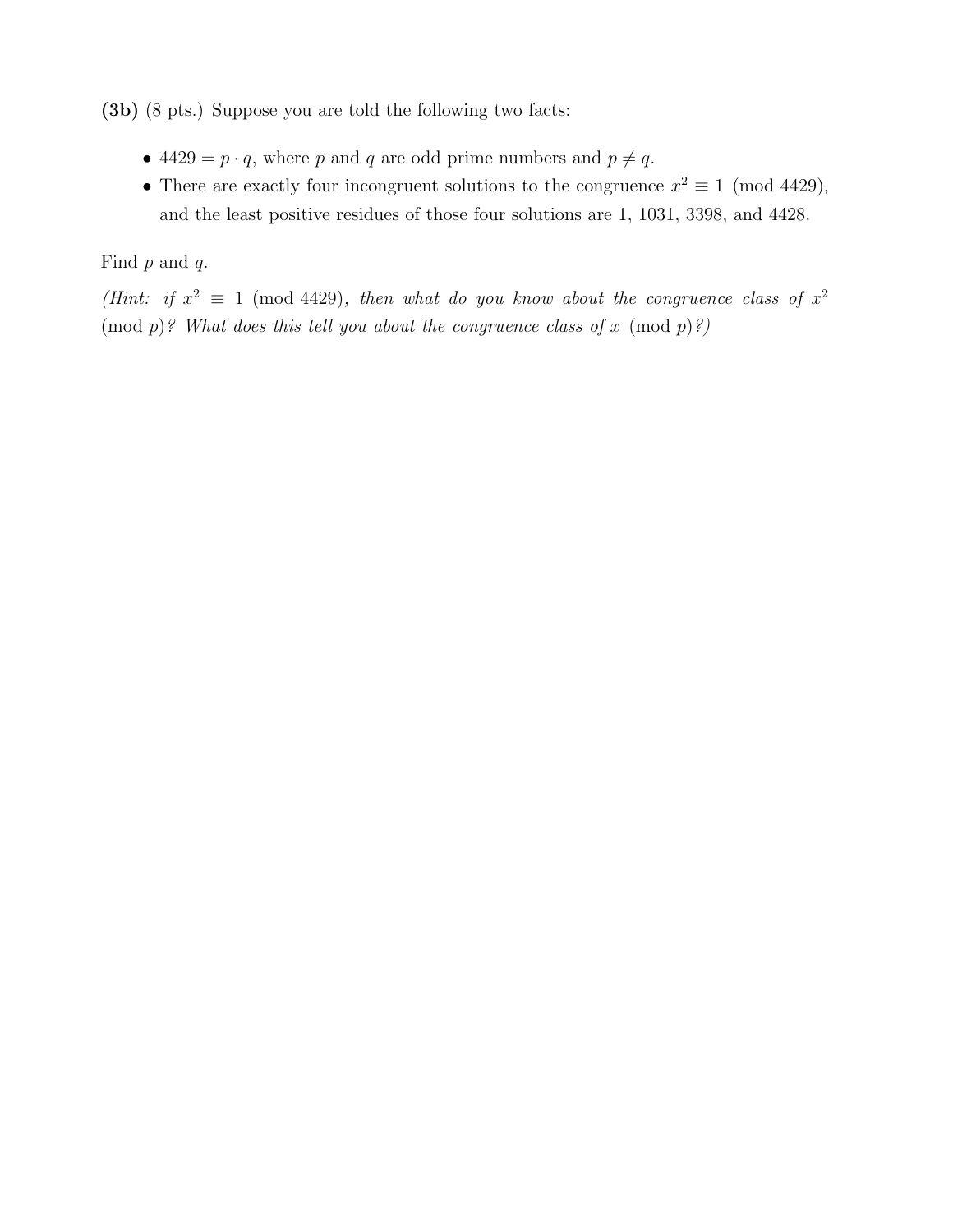# Problem 4: 2 parts, 15 pts total

(4a) (6 pts.) Show that the number 21 is pseudoprime to the base 8.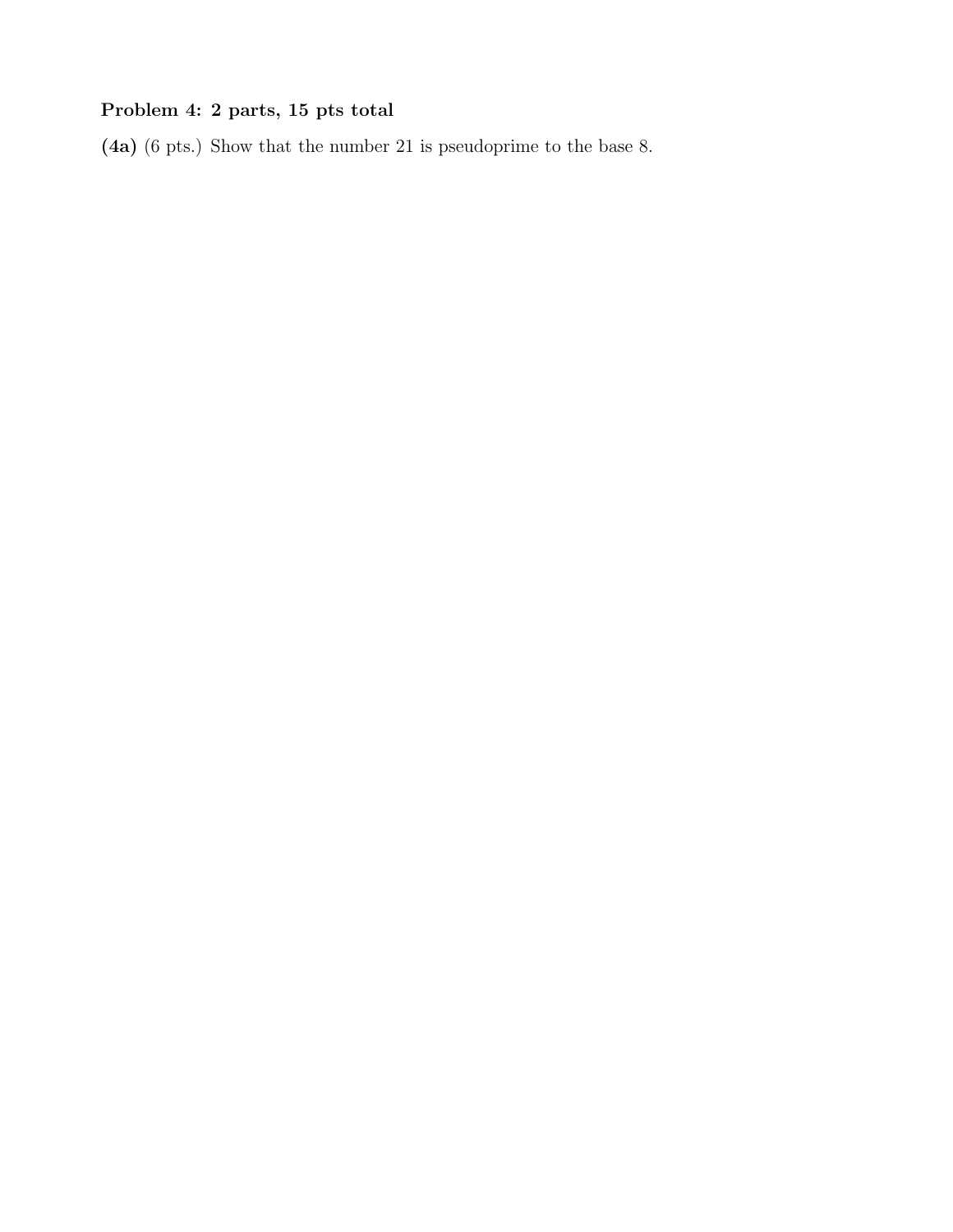(4b) (9 pts.) Suppose that you run the Miller-Rabin test with 3 samples to get information about the primality of the number 209, and suppose that the three random samples are 3, 33, and 116. Carry out the test. What is the conclusion?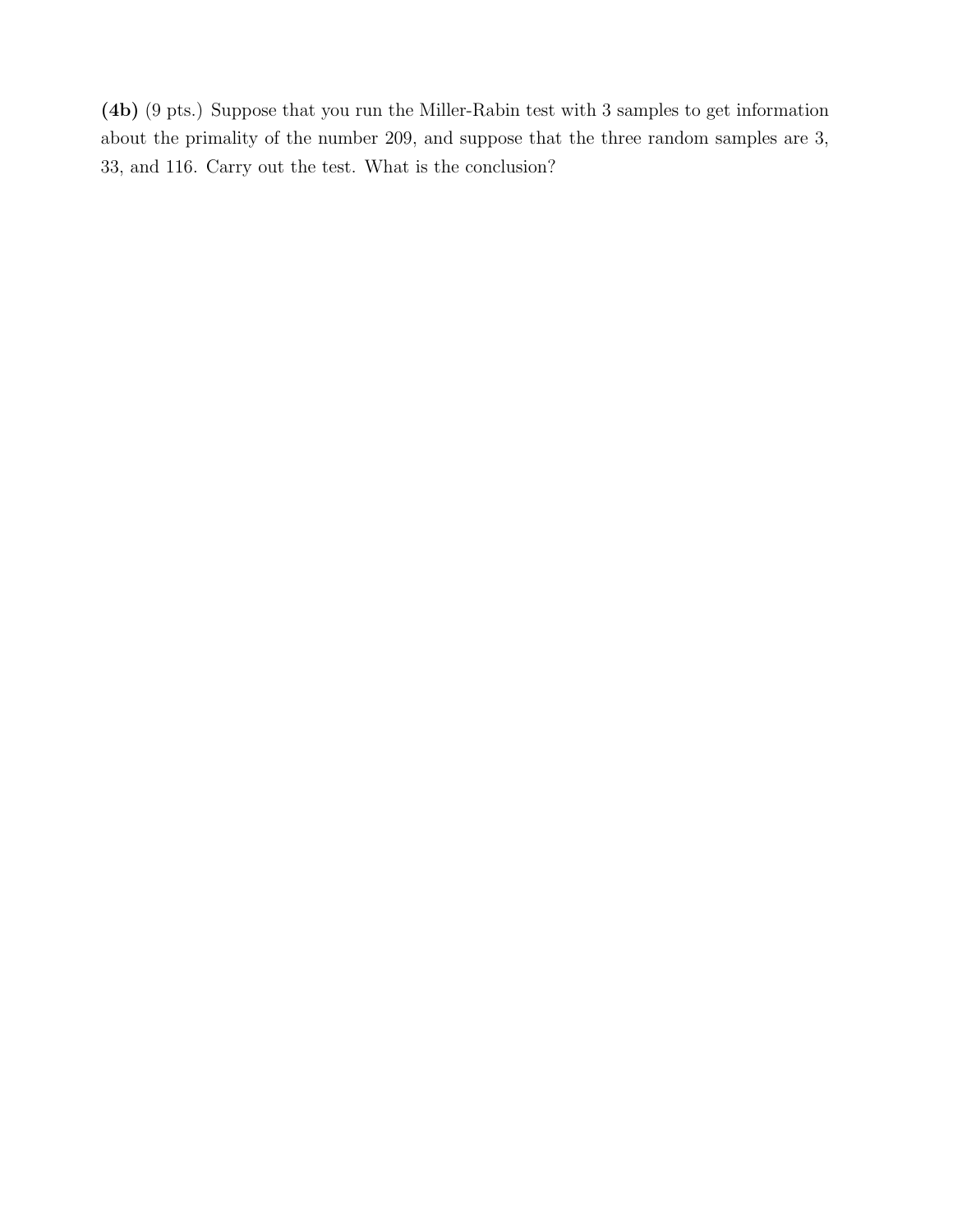## Problem 5: 1 part, 10 pts total

Let n be a positive integer, and let a be an integer such that  $(a, n) = 1$ . Show that if  $\{r_1, \ldots, r_{\phi(n)}\}$  is a reduced residue system (mod *n*), then  $\{a \cdot r_1, \ldots, a \cdot r_{\phi(n)}\}$  is also a reduced residue system (mod n).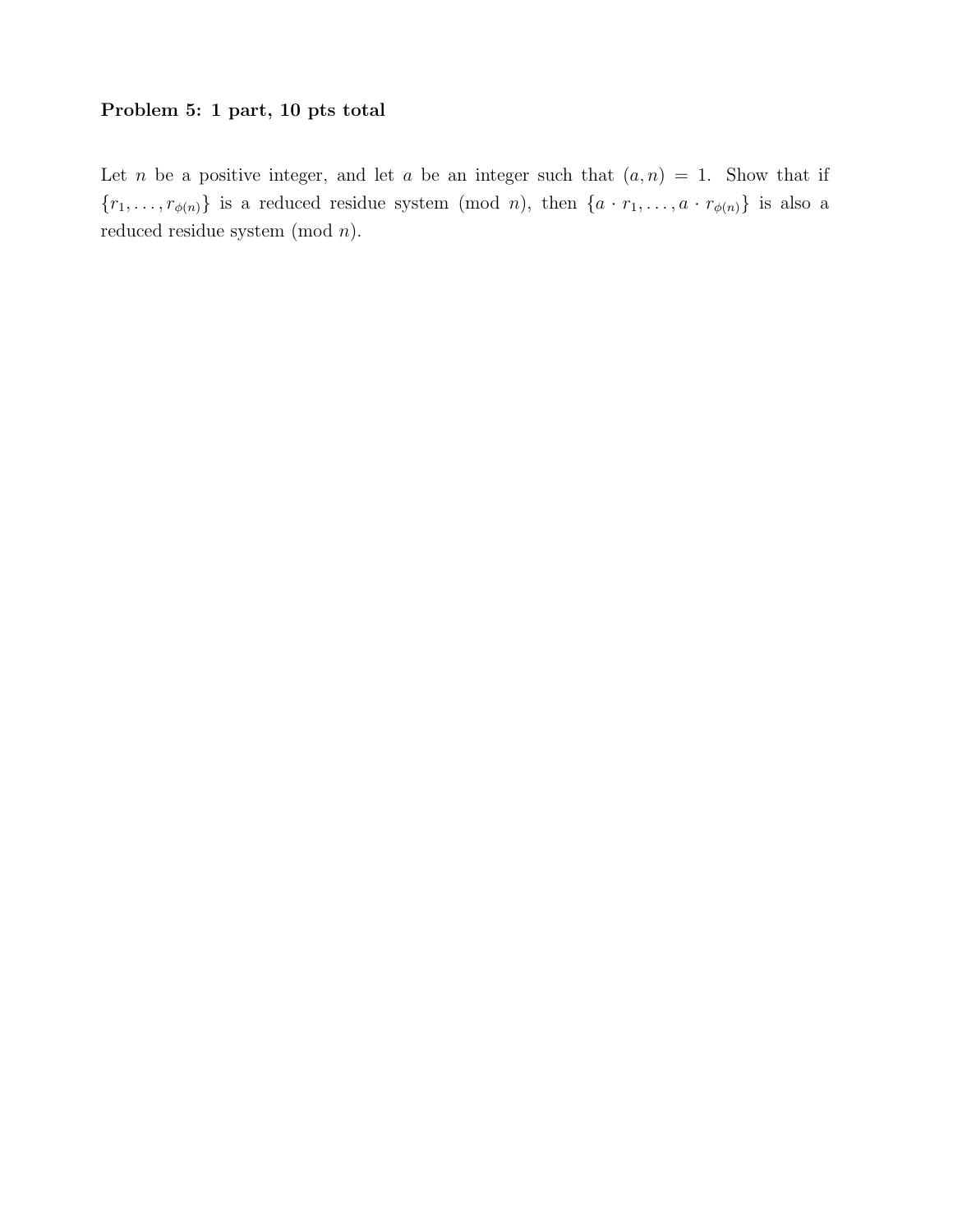## Problem 6: 3 parts, 10 pts total

(6a) (4 pts.) Let  $p$  be a prime number and let  $a$  be a positive integer not divisible by  $p$ . Show that the congruence  $x^2 \equiv a \pmod{p}$  has at most 2 incongruent solutions.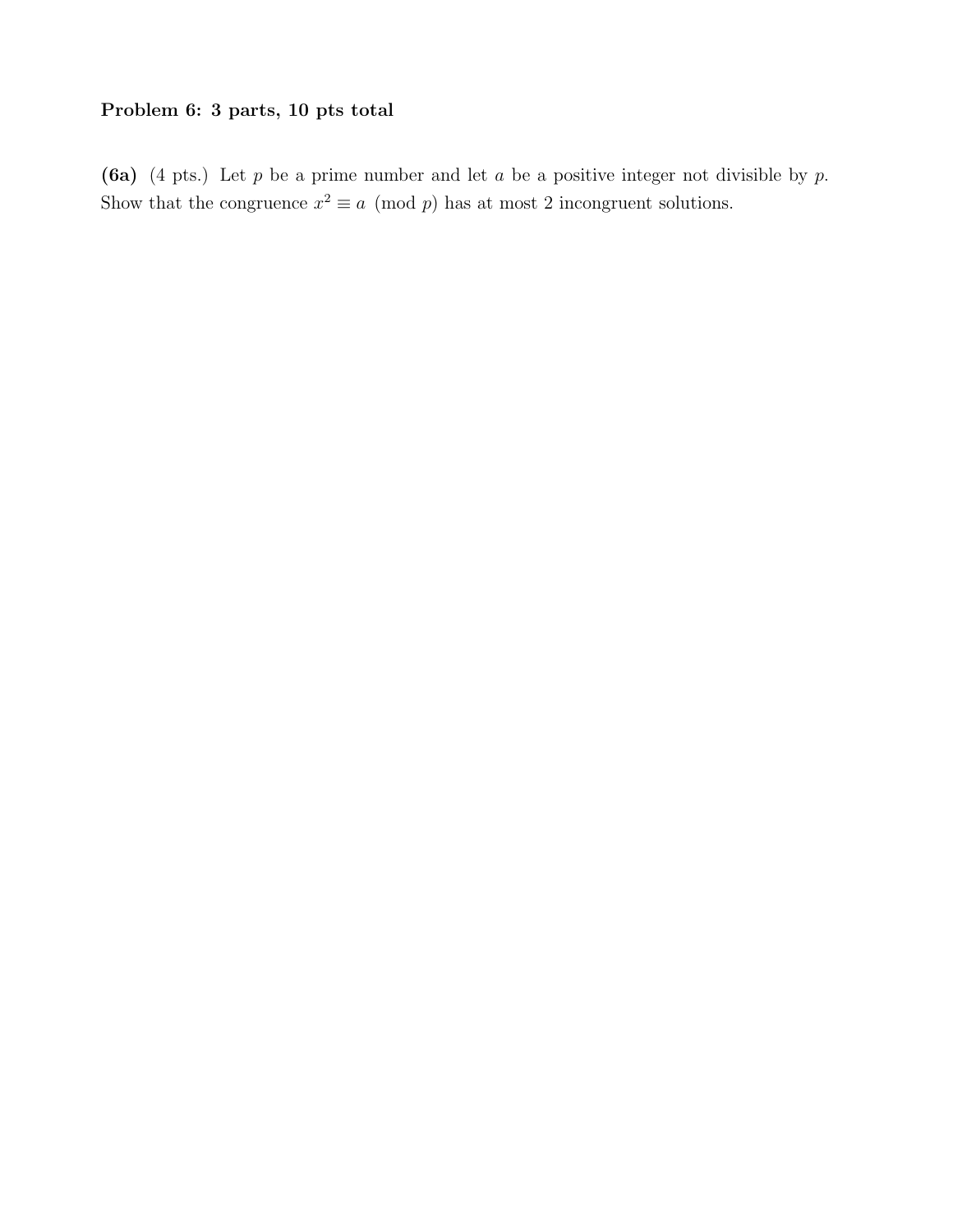(6b) (2 pts.) Suppose that  $p$  is an *odd* prime and that  $a$  is an integer not divisible by p. Show that if the congruence  $x^2 \equiv a \pmod{p}$  has at least one solution, then it has two incongruent solutions.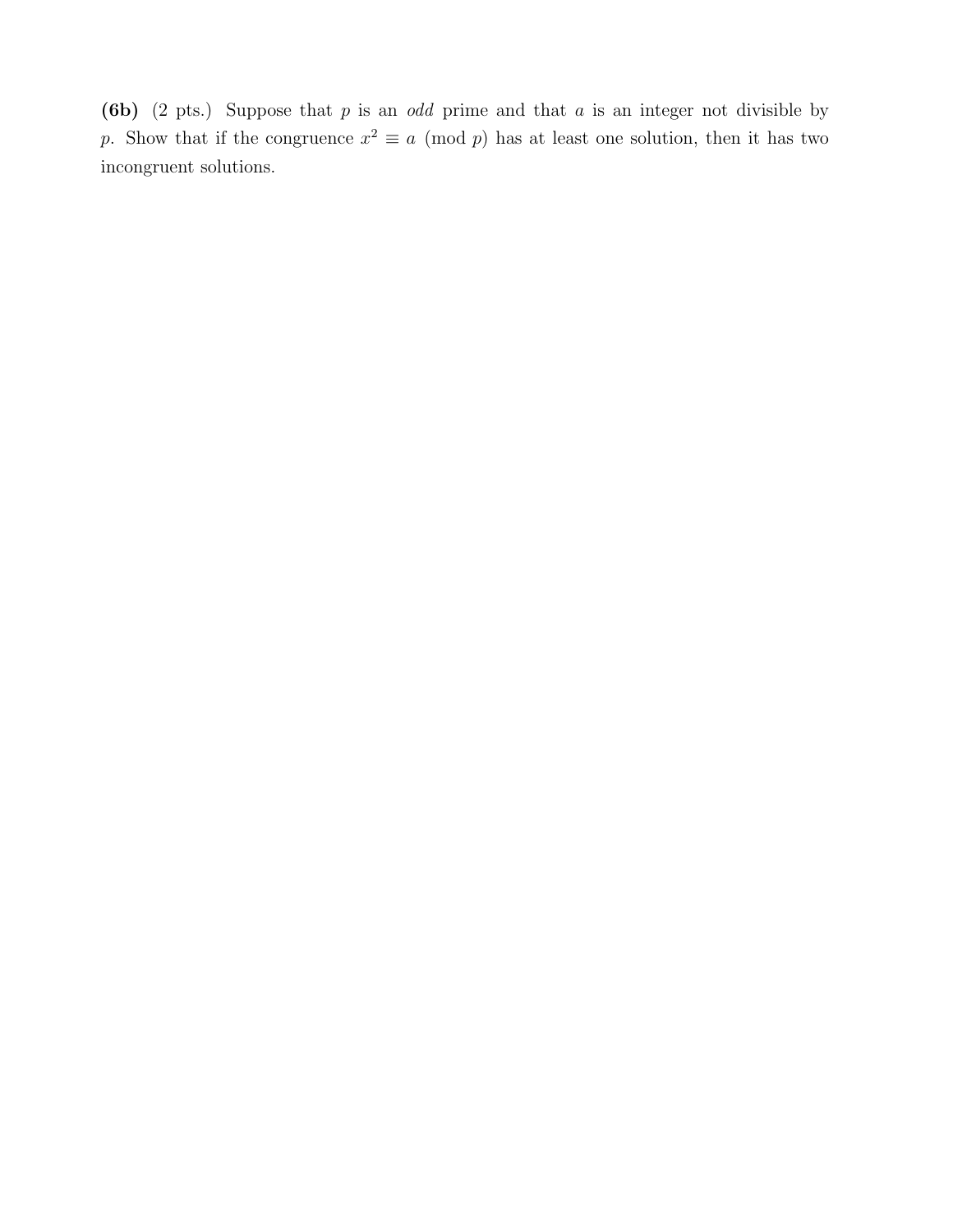(6c) (4 pts.) Let p and q be odd primes and assume that  $p \neq q$  and that a is not divisible by either of p and q. Show that the congruence  $x^2 \equiv a \pmod{pq}$  either has no solutions or has exactly 4 incongruent solutions. (You can use the previous parts of this problem in your proof.)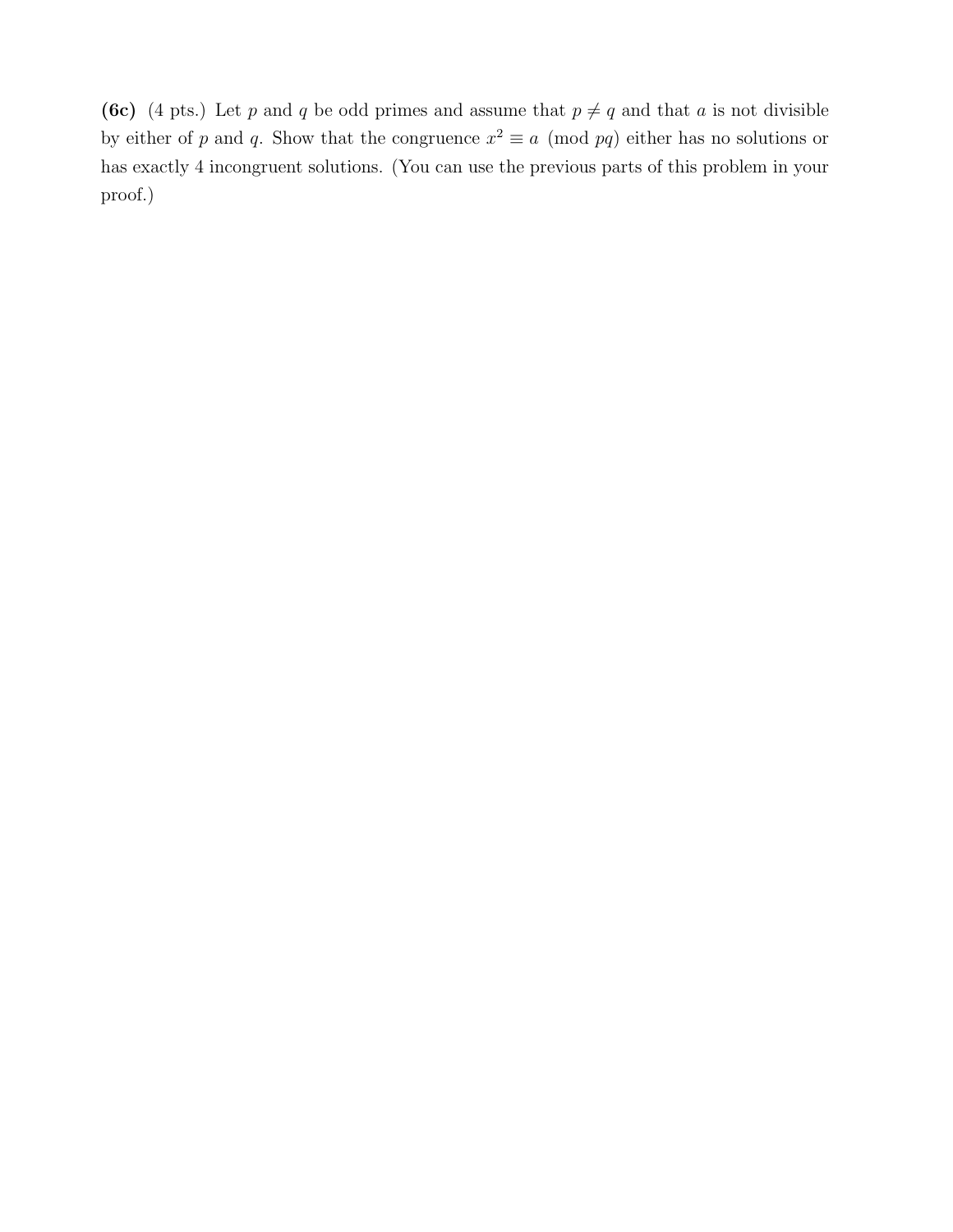### Problem 7: 2 parts, 10 pts total

In this problem, you will prove that there exist arbitrarily long strings of consecutive integers  ${n, n+1, \ldots, n+m}$  such that *n* is divisible by  $2^2$ ,  $n+1$  is divisible by  $3^2$ ,  $n+2$  is divisible by  $5^2$ , and in general  $n + k$  is divisible by the square of the  $k^{\text{th}}$  odd prime. (For example, {548, 549, 550} is such a string of length 3).

(7a) (6 pts.) Let m be a positive integer. Write down a system of  $m + 1$  congruences such that if n is any solution to the system, then  $\{n, n+1, \ldots, n+m\}$  is a string of consecutive integers such that n is divisible by  $2^2$ , and for each k with  $1 \leq k \leq m$ , the integer  $n + k$ is divisible by the square of the  $k^{\text{th}}$  odd prime. You may write  $p_k$  for the  $k^{\text{th}}$  odd prime. (Hint: if you are stuck, try to do this for  $m = 2$  and see if the solution produces the string {548, 549, 550} given above.)